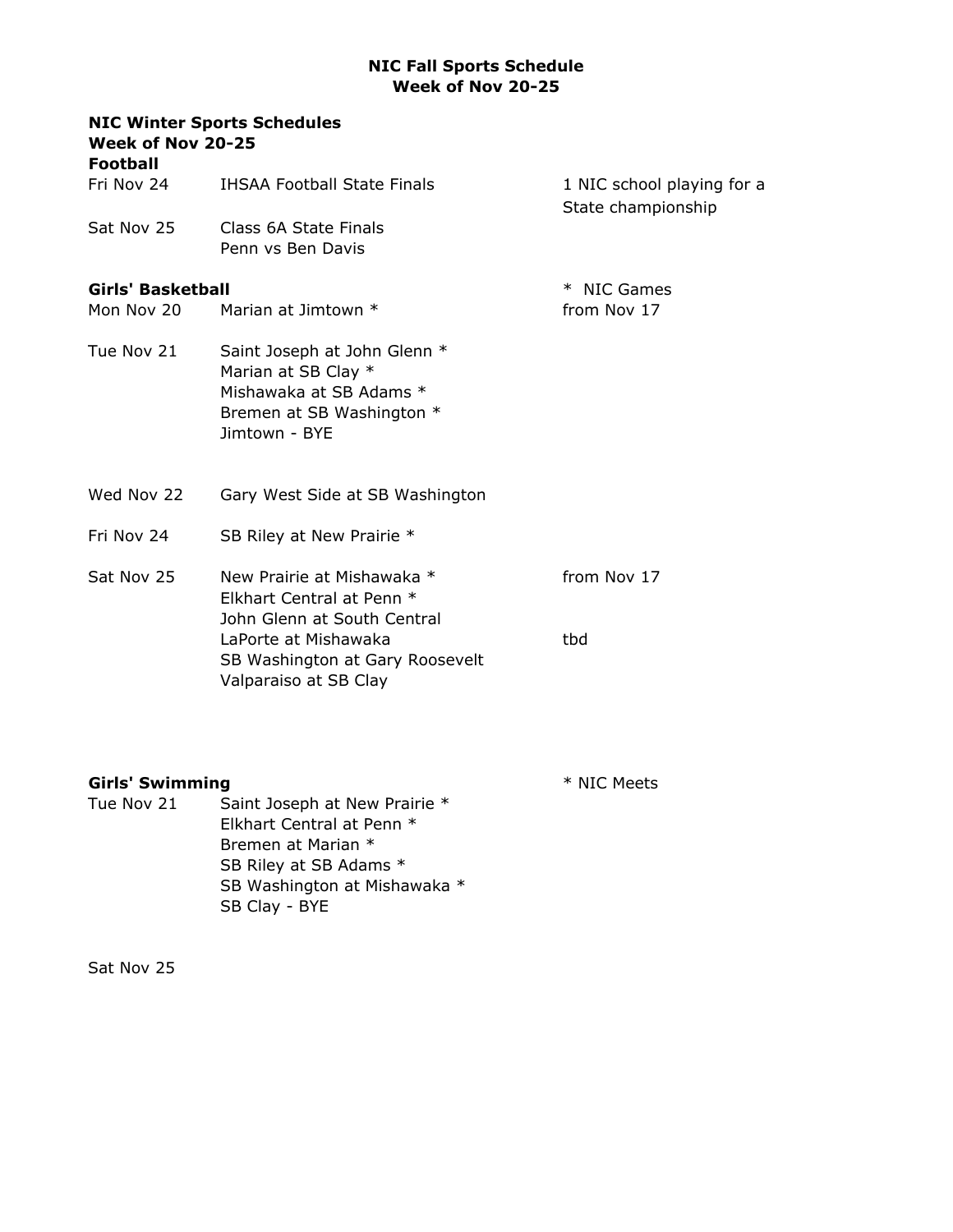## NIC Fall Sports Schedule Week of Nov 20-25

## Wrestling

Tue Nov 21

- Fri Nov 24 Saint Joseph at HHS Invitational
- Sat Nov 25 Elkhart Central Super Duals

## Boys' Basketball

Tue Nov 21 Goshen at Marian Northridge at Elkhart Central SB Riley at LaPorte Wed Nov 22 Argos at Bremen FW Carroll at SB Adams Elkhart Memorial at Mishawaka Plymouth at John Glenn Sat Nov 25 FW Carroll at Penn that the things that the things that the things that the things that the things that the things that the things that the things that the things that the things that the things that the things Lake Central at SB Washington New Prairie at Plymouth SB Clay at LaPorte

Saint Joseph at NothWood